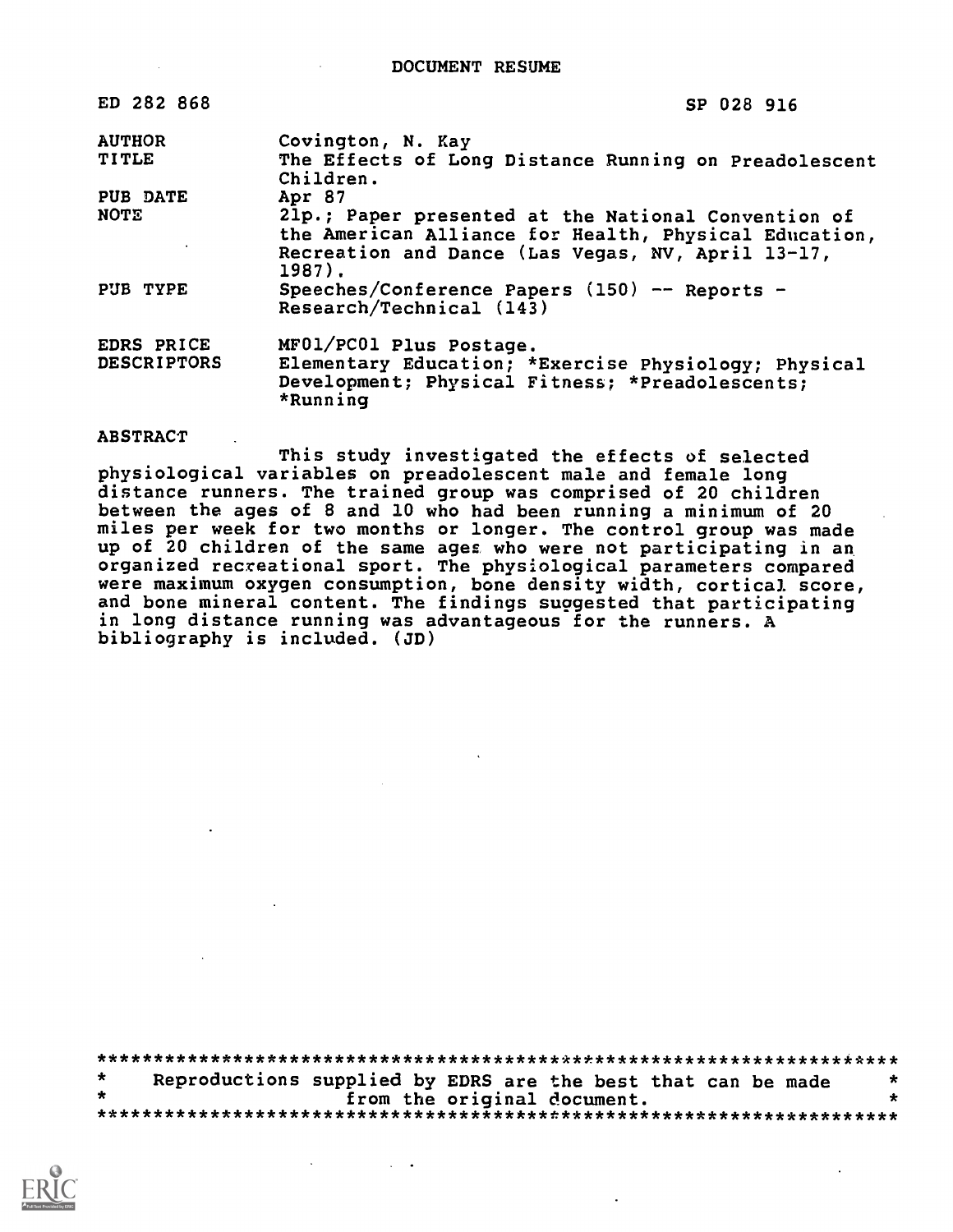$\overline{\mathbf{r}}$ 

×

#### THE EFFECTS OF LONG DISTANCE RUNNING ON PREADOLESCENT CHILDREN

N. Kay Covington

 $\hat{\phi}$ 

Paper presented at the National Convention of the American Alliance for Health, Physical Education, Recreation and Dance. Las Vegas, Nevada, April, 1987

"PERMISSION TO REPRODUCE THIS MATERIAL HAS BEEN GRANTED BY ∞

TO THE EDUCATIONAL RESOURCES INFORMATION CENTER (ERIC)."

91685055

U.S. DEPARTMENT OF EDUCATION Office of Education& Research and Improvement EDUCATIONAL RESOURCES INFORMATION CENTER (ERIC)

- 0 This document has been reproduced as received from the person or organization originating it
- 0 Minor Changes have been made to improve reproduction quality.

Points of view or opinions stated in this docu<del>:</del><br>ment: Co: not: necessarily: represent: official<br>OERI position or policy.

2

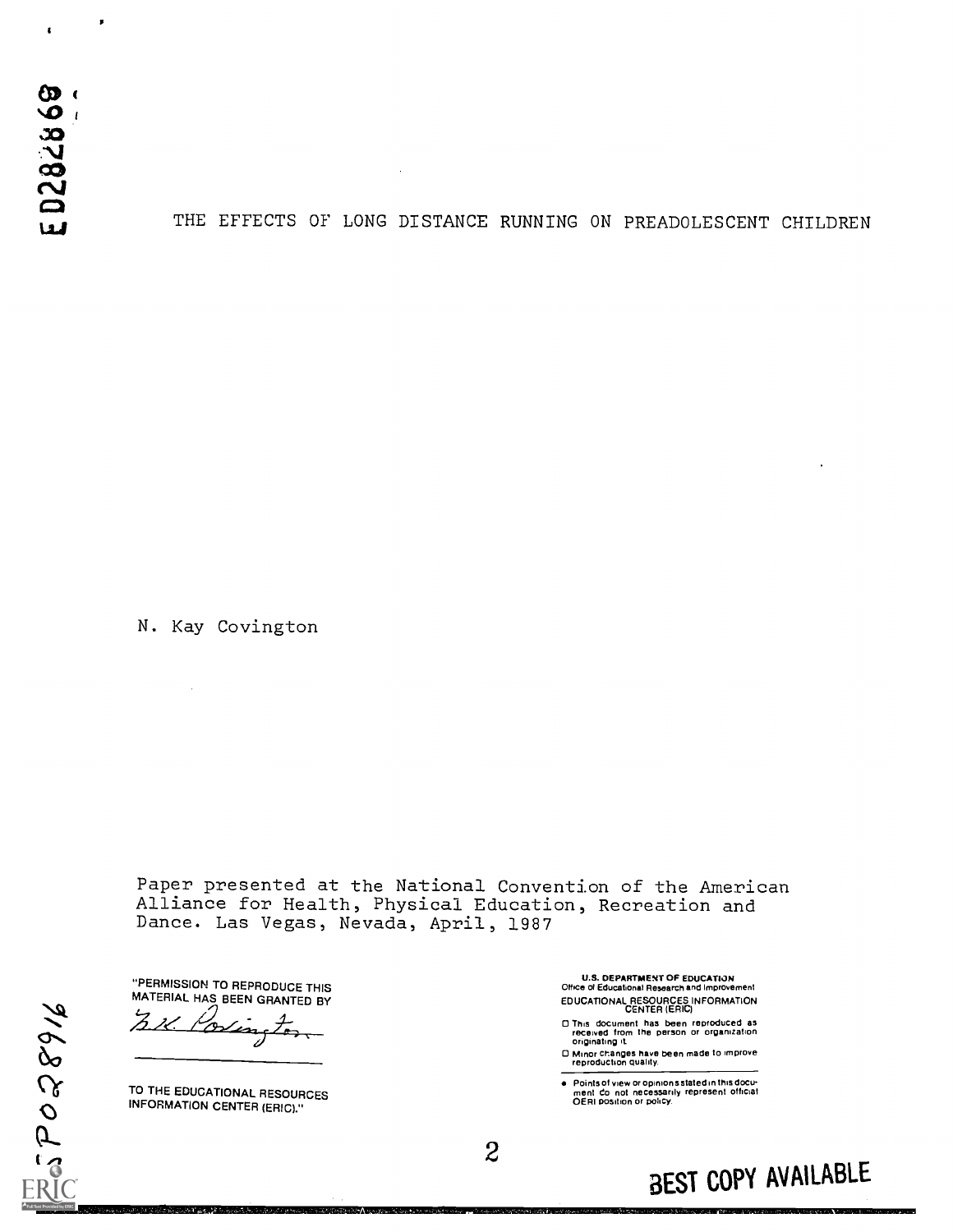#### INTRODUCTION

Children are participating in organized sports at earlier ages and in greater numbers. New and popular sports are attracting our youth (Brueck, 1979). More than 6 million youth are involved in a wide variety of high school sports today. Twenty million youth between the ages of 8 and 16 are in non-school, community-sponsored athletic programs (Zito, 1983). One of the new sports activities in which children are involved is long distance running. Long distance running has become a very popular activity for children.

Opinions concerning children participating in long distance running are varied. Kenney (1981) states that running is a natural activity for the child. Brueck (1979) questions the value of children running a marathon. Long distance running places a severe strain on the articular cartilage, which could lead to adverse growth effects, particularly epiphyseal injury and subsequent disturbed growth in the affected limb. Physicians, educators, and scientists are less opinionated in view of the lack of scientific evidence (Caine & Lindner, 1984). Medical documentation of injury to children running long distances is very limited.

The purpose of this study was to investigate the effects of selected physiological variables on preadolescent male and female long distance runners. The investigation entailed an assessment of selected physiological characteristics of trained preadolezcent children involved in long distance running and a control group of untrained children. The trained group was comprised of 8-, 9-, and 10-year-old males and females who had been running a minimum of 20 miles per week for 2 months or longer. The mean age.was 9.5 years; the mean weight was 32.85 kg (72.42 lbs.); and the mean height was 140.91 cm (55.4 in.). A second group of 8-, 9-, and 10-year-old males and females who had not undertaken a regular schedule of exercise and/or were not participating in an organized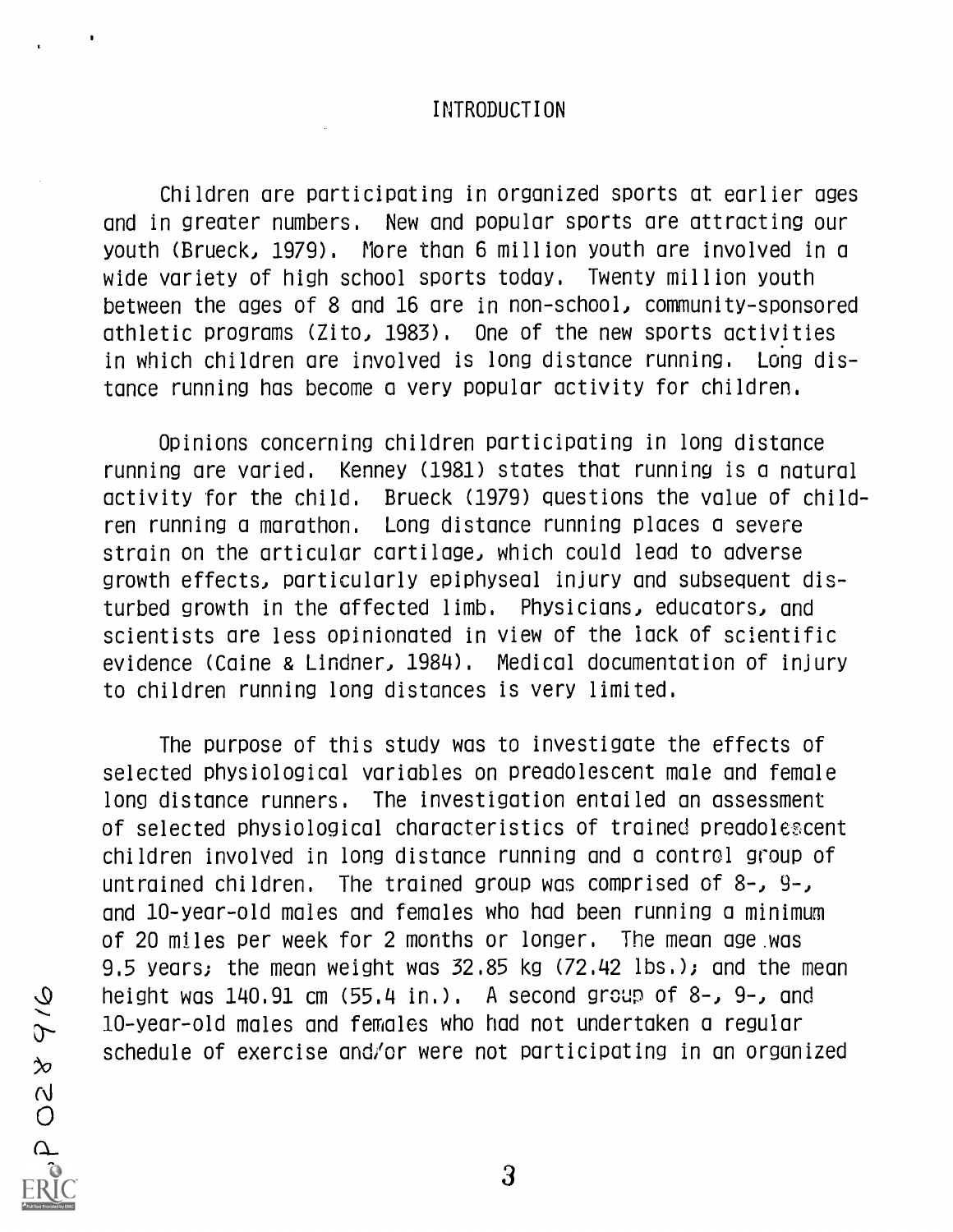recreational sport served as the untrained group. The mean age was 9.05 years; the mean weight was  $33,35$  kg  $(73,54$  lbs.); and the mean height was 134.6 cm (52.99 in.). The physiological parameters compared were maximum oxygen consumption, bone density width, cortical score, and bone mineral content. Bone density width - the thickness of the bone. Bone mineral content - the percentage of chemical constituents contained within bone. Calcium phosphate, calcium carbonate, with lesser quantities of sodium, magnesium, and fluoride. Cortical Score - The total width of the bone compared to cortical bone.

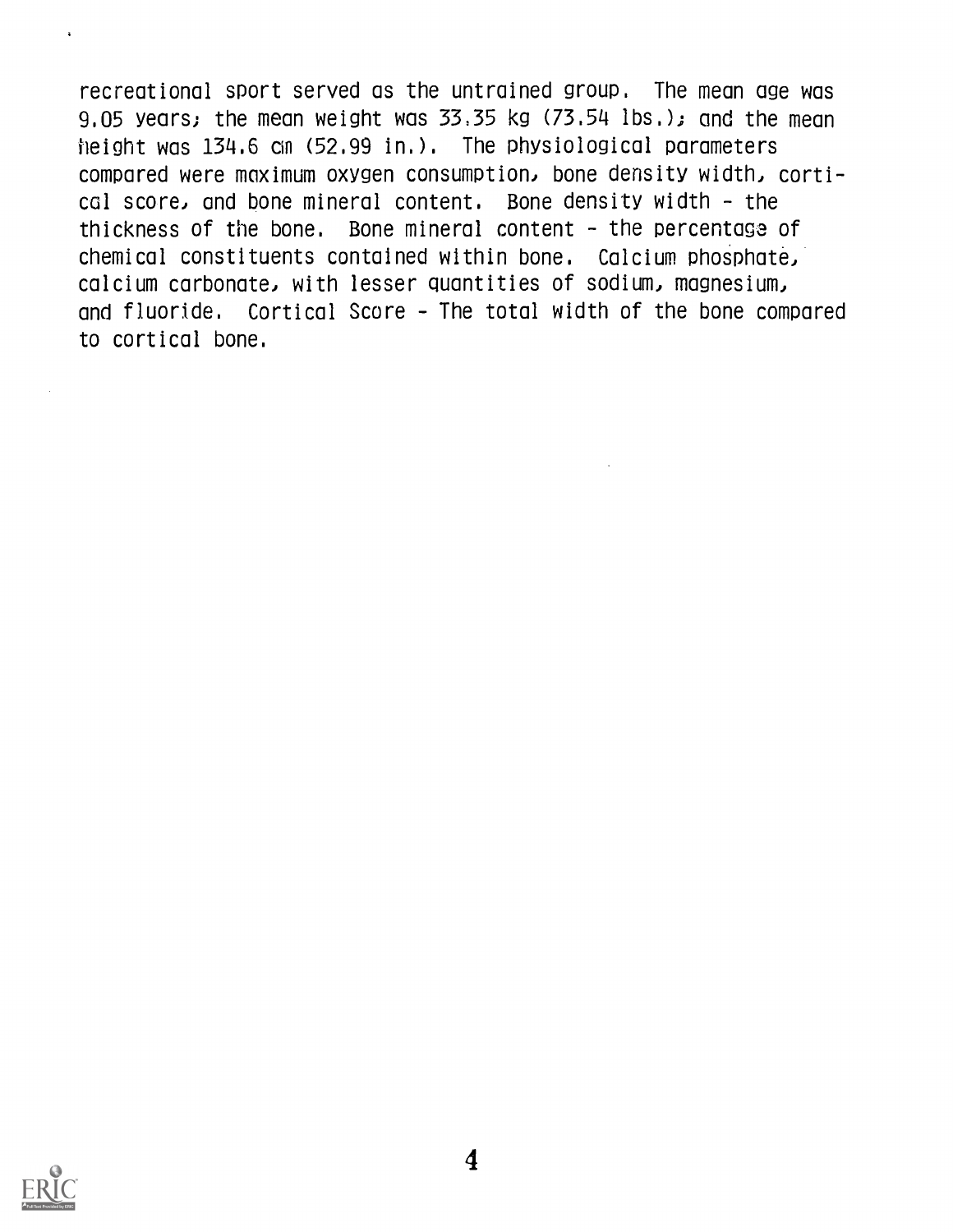### METHODS AND PROCEDURES

Each subject's voluntary maximum oxygen consumption was measured during work on a Quinton treadmill, using the Bruce protocol. The Tissot Chain-Compensated Gasometer was used to collect all gases. The S-3A Oxygen Analyzer ard the Beckman Medical Gas Analyzer were used to analyze the oxygen and carbon dioxide content of the collected gases. Bone density width was determined by x-ray densitometry of the radius. A radiograph was taken of the subject's left radius using a 60 kv peak Picker mobile x-ray unit. The exposed film was processed according to standardized technique. Bone denisty width was evaluated at the radius and phalanx 5,2.

The exposed film was evaluated for cortical score by measuring the thickness of the wolls and the total width of the bone of the metacarpal 11-4, using a magnifying glass. The 2 scores were added together and divided by the total width of the bone. The cortical score of the metacarpal 111-4 was determined in a similar method.

Bone mineral content was determined by utilizing a Norland-Cameron Bone Mineral Analyzer. Depending upon subject movement, 4 or 5 scans were taken. A digital numerical readout for bone mineral content appeared on the screen after the completion of each scan. The mean of the 4 or 5 scans were calculated. Twenty-four (24) subjects completed a 3-day dietary recall.

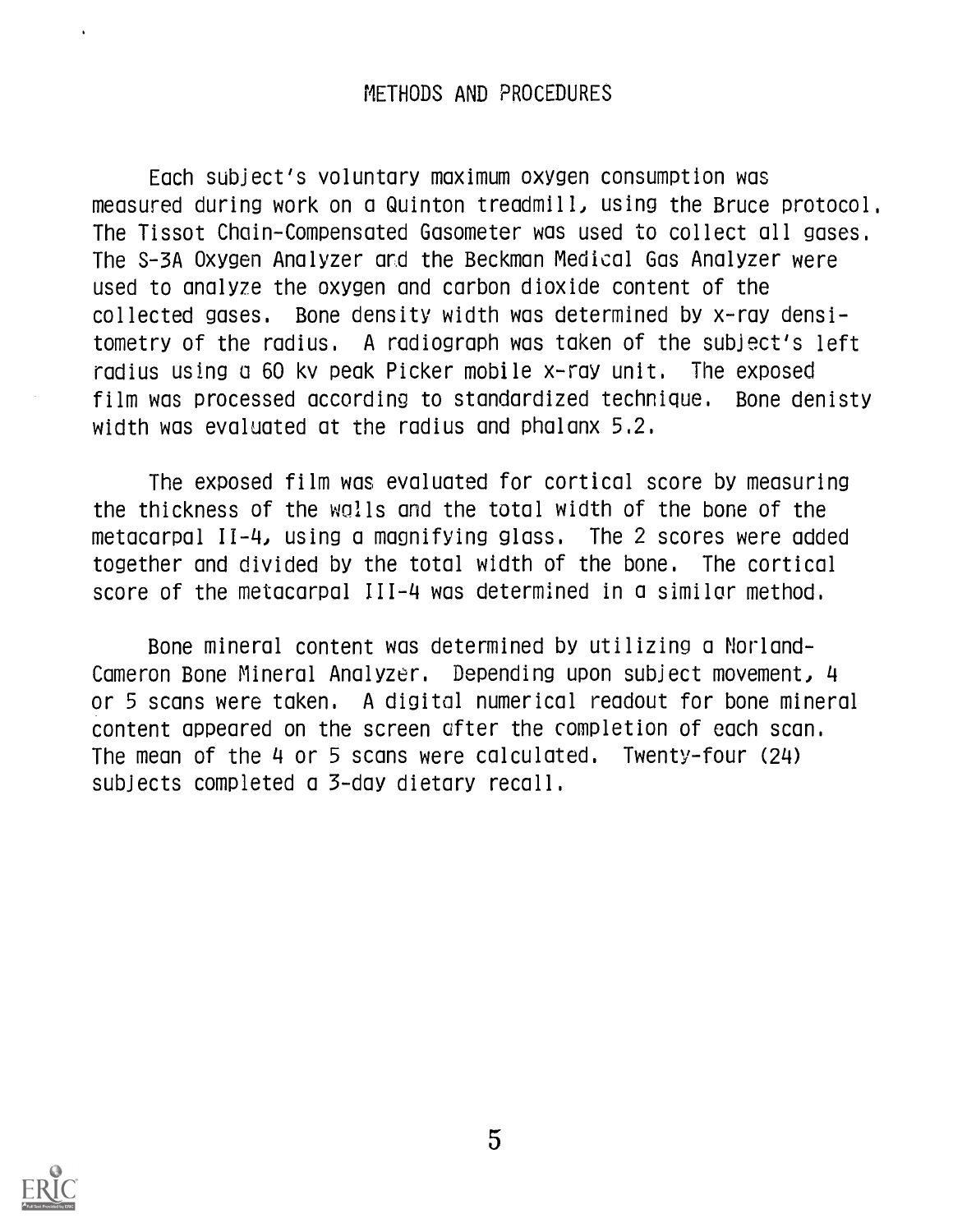### RESULTS

Data collected from the 20 trained and 2G untrained subjects were analyzed to determine if there was a difference between the groups for each physiological characteristic measured) using the multivariate analysis of variance.

1. There was a significant difference between the maximum oxygen consumption of the runners and the untrained. The maximum oxygen consumption of the runners (45.08 ml/kg/min) was higher than the untrained (33.05 ml/kg/min).

2. There was a significant difference between the runners and the untrained for bone mineral content. The bone mineral content of the runners was greater than that of the untrained.

3. When the bone density width-radius of the runners was compared with the untrained, there was not a significant difference.

4. There was a significant difference between the runners and the untrained group for bone density width-phalanx 5.2. The F-ratio was 5.15. The bone density width-phalanx 5.2 was greater than that of the untrained.

5. There was not a significant difference found for the cortical score-metacarpal 11-4 and metecarpal 111-4.

6. There was not a significant difference between the runners and the untrained group for the nutritional intake of calcium) Phosphorus) vitamin AJ vitamin DJ protein, or kilocalories.

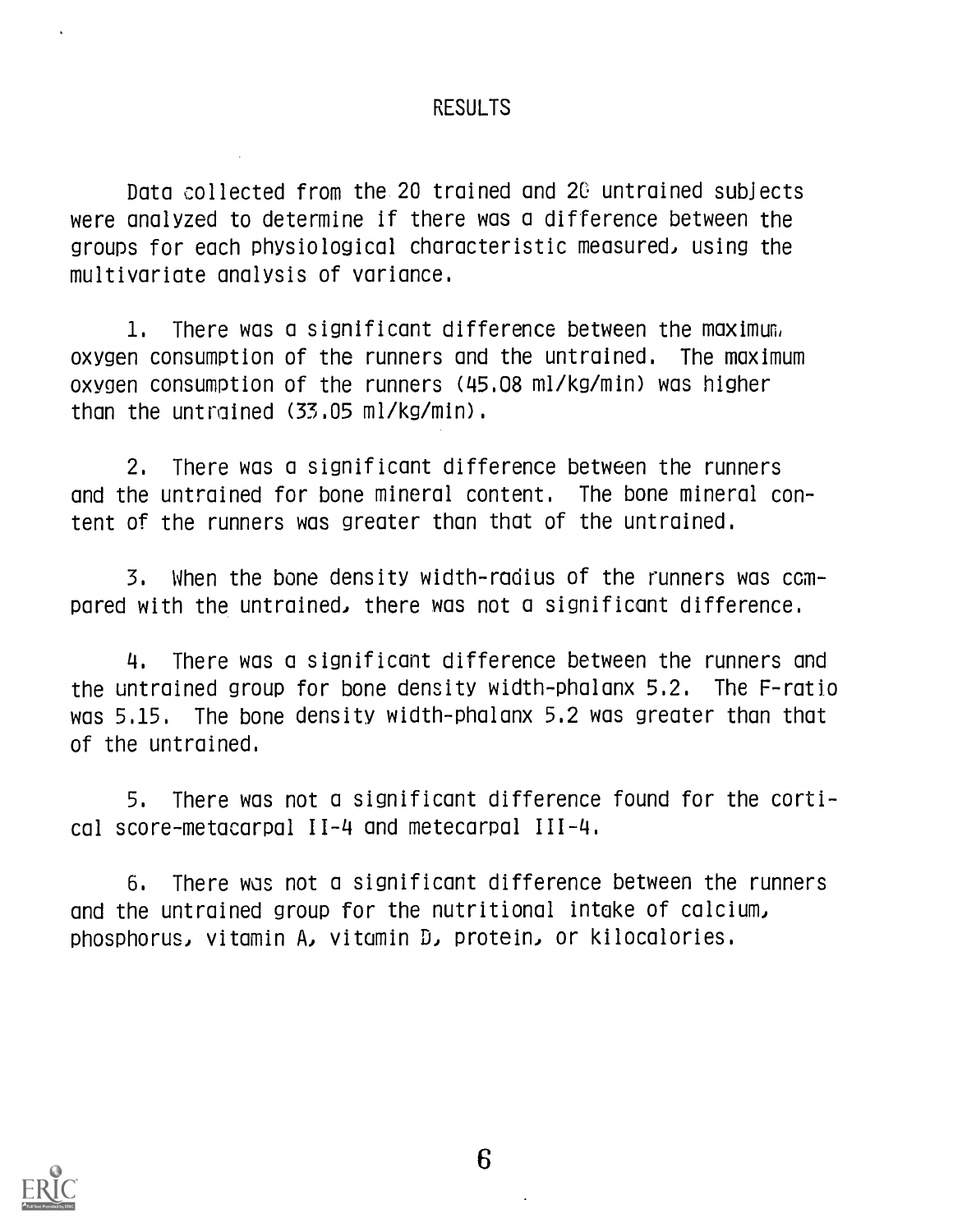### CONCLUSION

The findings of this investigation suggest that participating in long distance running was advantageous for the runners. It was concluded that long distance running may have affected the bone density width, bone mineral content, and maximum oxygen consumption in a positive way.

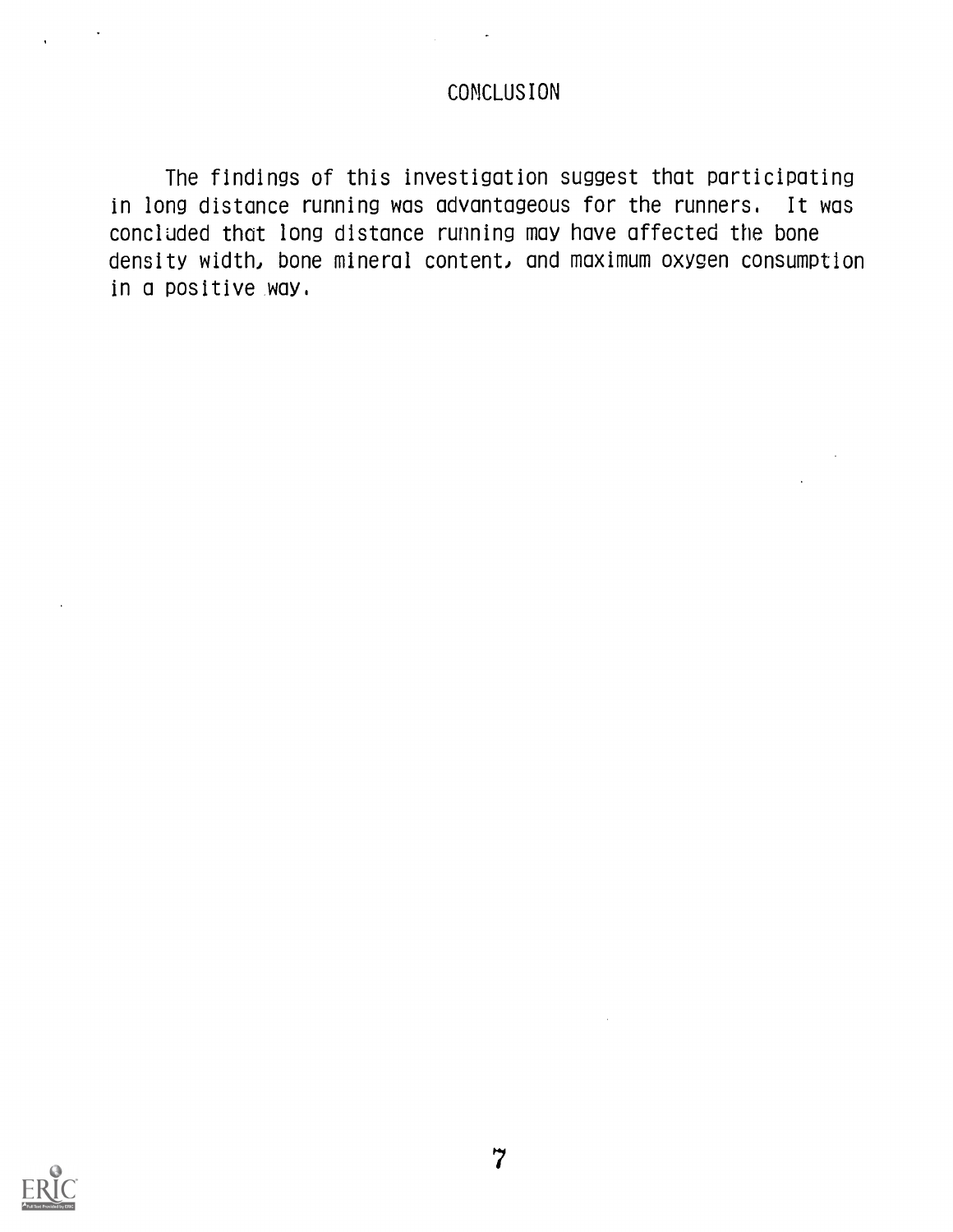

Sites investigated

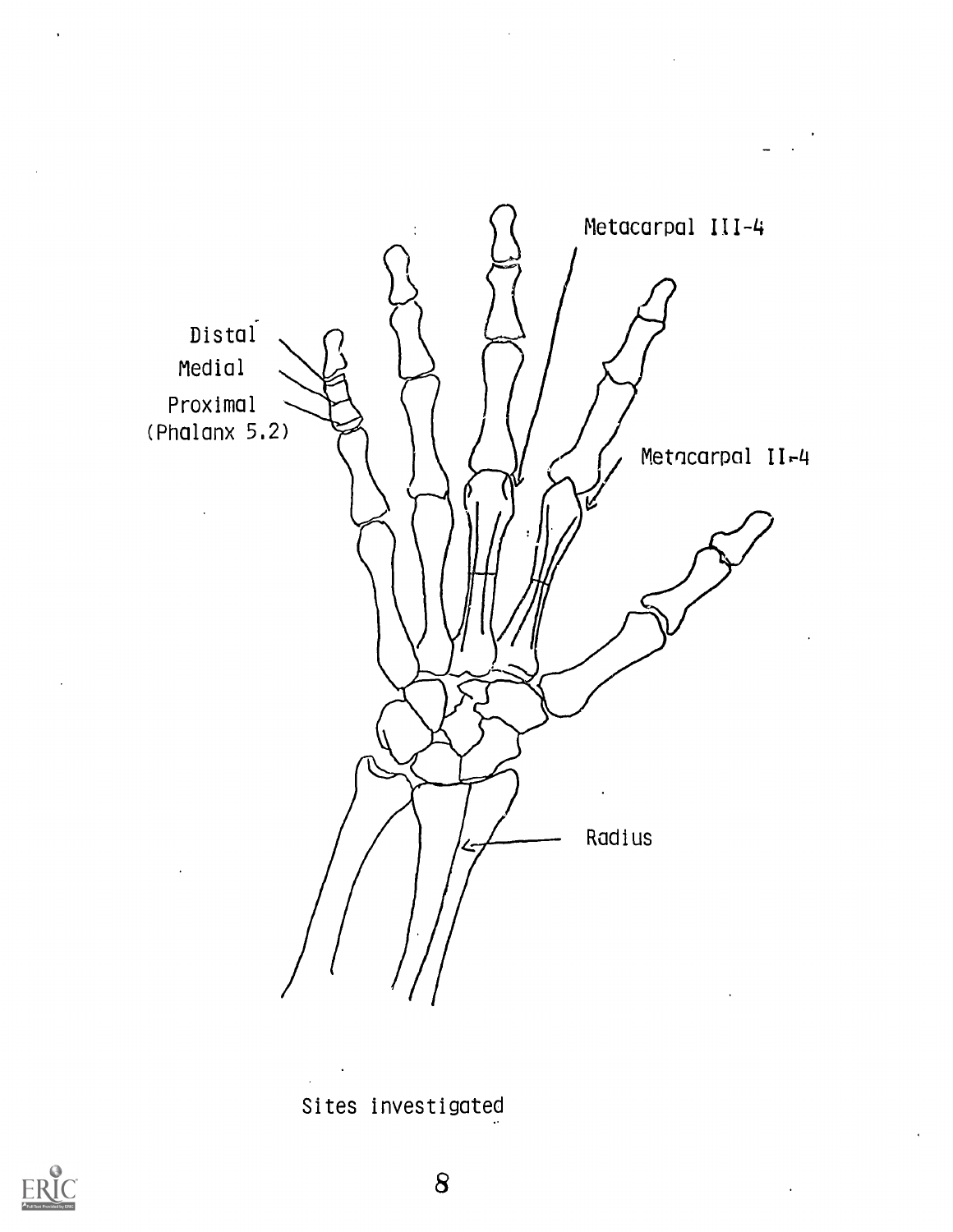## Description of the Subjects

| <u>Group</u><br>Variables                                     |     | Range  |                | $\overline{\mathbf{u}}$    | $\underline{\text{SD}}$ | <b>SEM</b> |
|---------------------------------------------------------------|-----|--------|----------------|----------------------------|-------------------------|------------|
| Runners<br>Age                                                |     | 2,00   | $8.00 - 10.00$ | 9.50 .76                   |                         | .17        |
| Weight (kg)                                                   |     | 22,91  |                | $22.00 - 44.91$ $32.85$    | 7.26                    | 1,62       |
| Height (cm)                                                   |     | 42.16  |                | $122.34 - 165.10$ $140.91$ | 10.21                   | 2,28       |
| Maximum Oxygen 35.30 - 58.60 45.08<br>Consumption (ml/kg'min) |     | 23,30  |                |                            | 7.06                    | 1,86       |
| Maximum Oxygen $.95 - 2.20$<br>Consumption (1/min)            |     | 1.25   |                | 1.48                       | .46                     | .10        |
| Ventilation $2600.5 - 6074.8$ 4297.9 890.98<br>(ml/min)       |     | 3474.3 |                |                            |                         | 199.23     |
| Cortical Score (mg/cm)<br>Metacarpal<br>$II-4$                | .32 | .33    | .64            | .49                        | .07                     | .02        |
| Metacarpal<br>$III -4$                                        | .28 | .36    | .64            | .46                        | .90                     | .02        |
| Bone Density<br>Width (mg/cm)<br>Phalanx $5-2$                | .16 | .16    | , 32           | .20                        | .04                     | .00        |

table continues

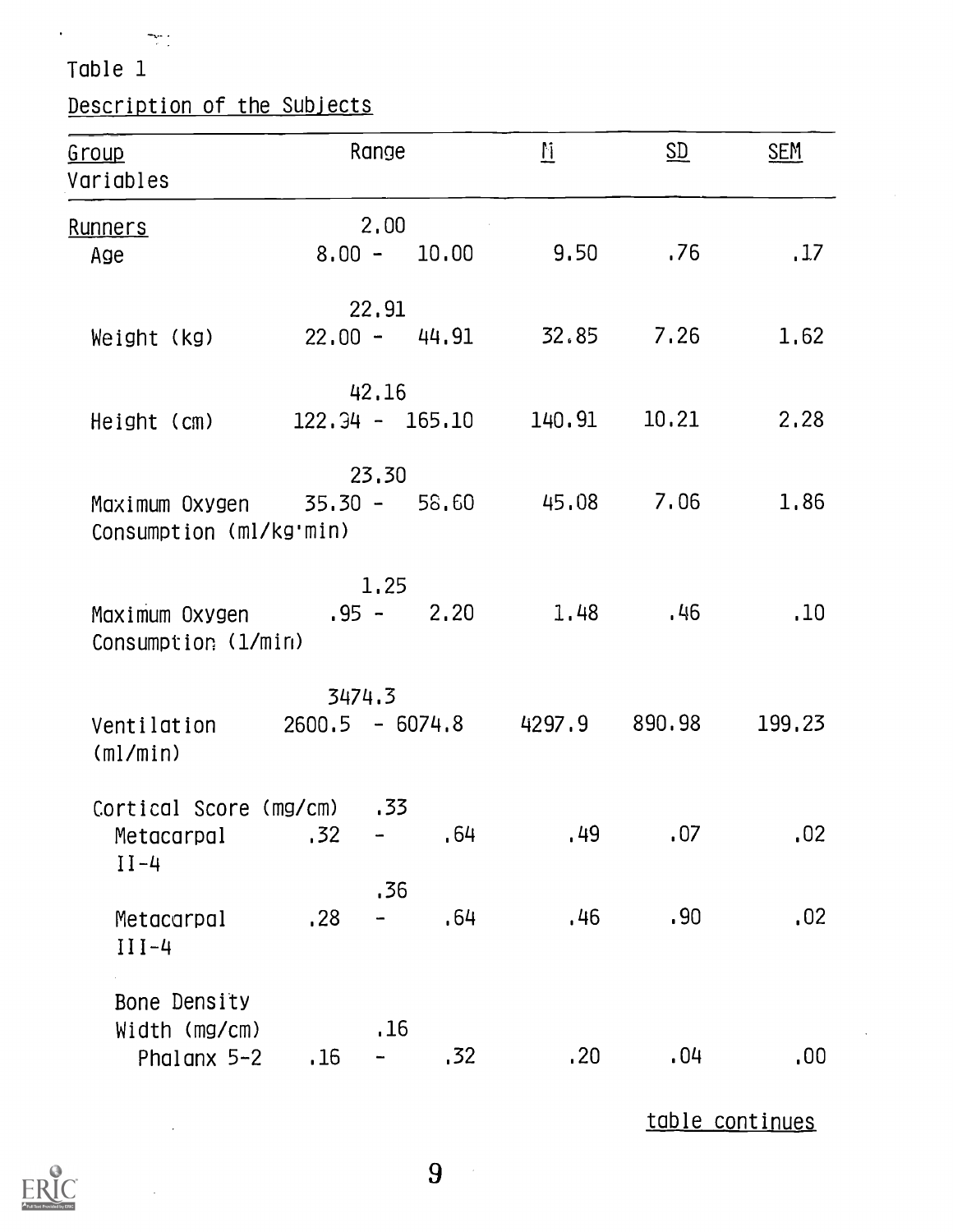| Group<br>Variables                                | Range                                |                 | $\underline{M}$ | SD     | <b>SEM</b>      |
|---------------------------------------------------|--------------------------------------|-----------------|-----------------|--------|-----------------|
| Runners                                           |                                      |                 |                 |        |                 |
| Radius                                            | .19<br>$.20 - .39$                   |                 | .31             | .04    | .00.            |
| Bone Mineral<br>Content $(g/cm2)$                 | .30<br>$.42 - .72$                   |                 | .52             | .06    | .01             |
| Untrained                                         |                                      |                 |                 |        |                 |
| Age                                               | 2.00<br>$8.00 - 10.00$               |                 | $9,05$ , 83     |        | .18             |
| Weight (kg)                                       | 27.67<br>$20.41 - 48.08$ 33.35 16.49 |                 |                 |        | 3.69            |
| Height (cm)                                       | 32,02<br>$115.57 - 148.59$           |                 | 134.60 9.30     |        | 1,97            |
| Consumption (ml/kg'min)                           | 25,40                                |                 |                 | .30    | .85             |
| Maximum Oxygen<br>Consumption (1/min)             | 1.02<br>.73 – 1.75                   |                 | 1.10            | .32    | .07             |
| Ventilation<br>(ml/min)                           | 3570.1<br>2054.57 - 5624.67          |                 | 3419.31         | 990.32 | 221,44          |
| Cortical Score<br>(mg/cm)<br>Metacarpal<br>$II-4$ | .23<br>$.32 -$                       | .55             | .45             | .06    | .01             |
|                                                   |                                      | 10 <sub>1</sub> |                 |        | table continues |

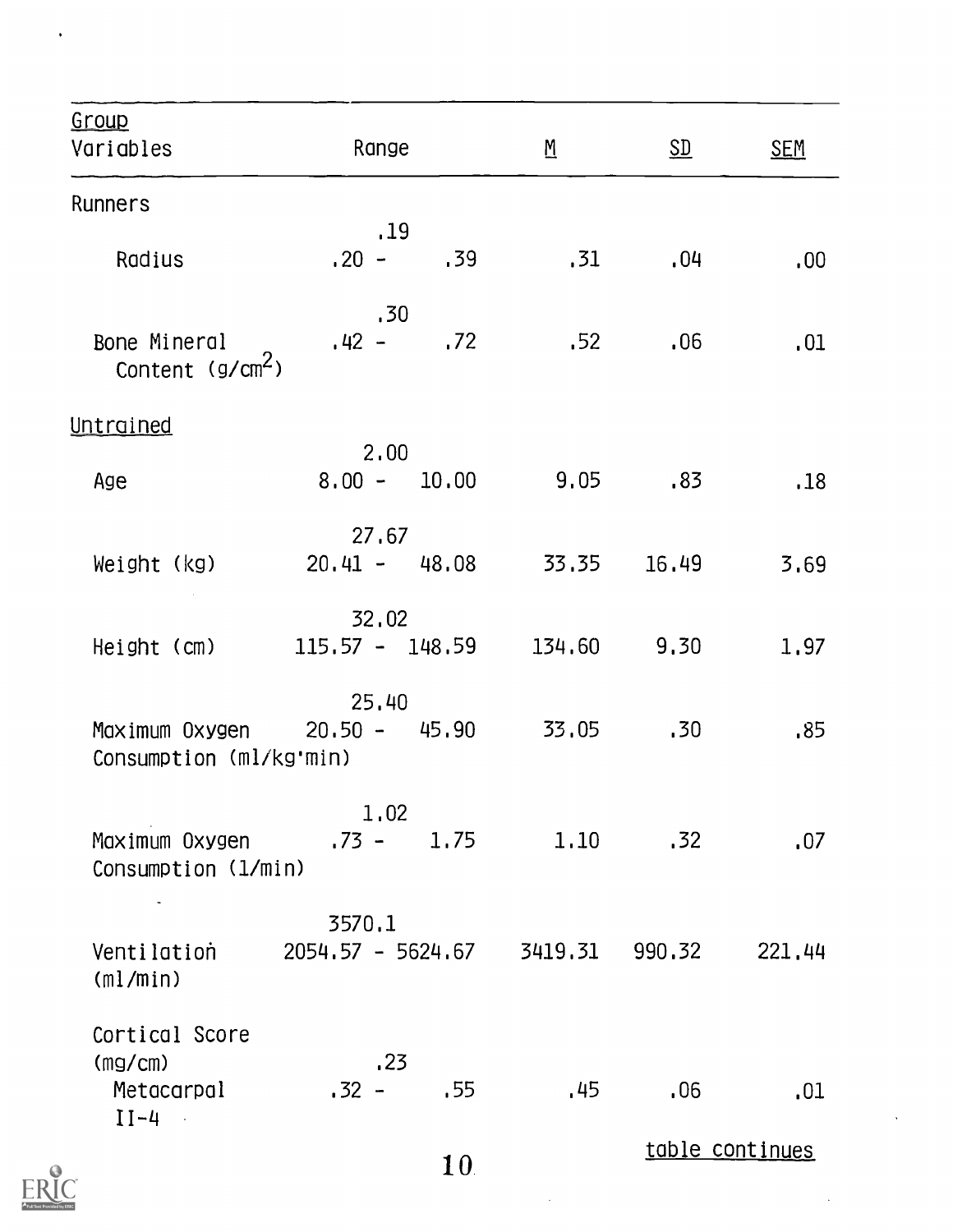| Group<br>Variables                           | Range          |      | $\underline{M}$ | $S_{\underline{D}}$ | <b>SEM</b> |
|----------------------------------------------|----------------|------|-----------------|---------------------|------------|
| Untrained                                    |                |      |                 |                     |            |
| Metacarpal<br>$III-4$                        | .25<br>$.30 -$ | .55  | .42             | .07                 | .02        |
| Bone Density Width<br>(mg/cm)<br>Phalanx 5-2 | .11<br>$,13 -$ | , 24 | .18             | .03                 | .00.       |
| Radius                                       | .13<br>$.22 -$ | .35  | .30             | .03                 | .00.       |
| Bone Mineral<br>Content (g/cm <sup>2</sup> ) | .10<br>$.44 -$ | .55  | .17             | .03                 | .05        |



 $\label{eq:2.1} \frac{1}{\sqrt{2}}\int_{0}^{\pi} \frac{1}{\sqrt{2\pi}}\left(\frac{1}{\sqrt{2\pi}}\right)^{2} \frac{1}{\sqrt{2\pi}}\int_{0}^{\pi}\frac{1}{\sqrt{2\pi}}\left(\frac{1}{\sqrt{2\pi}}\right)^{2} \frac{1}{\sqrt{2\pi}}\int_{0}^{\pi}\frac{1}{\sqrt{2\pi}}\frac{1}{\sqrt{2\pi}}\frac{1}{\sqrt{2\pi}}\frac{1}{\sqrt{2\pi}}\frac{1}{\sqrt{2\pi}}\frac{1}{\sqrt{2\pi}}\frac{1}{\sqrt{2\pi}}\frac{1$ 

 $\ddot{\phantom{a}}$ 

 $\hat{\mathcal{A}}$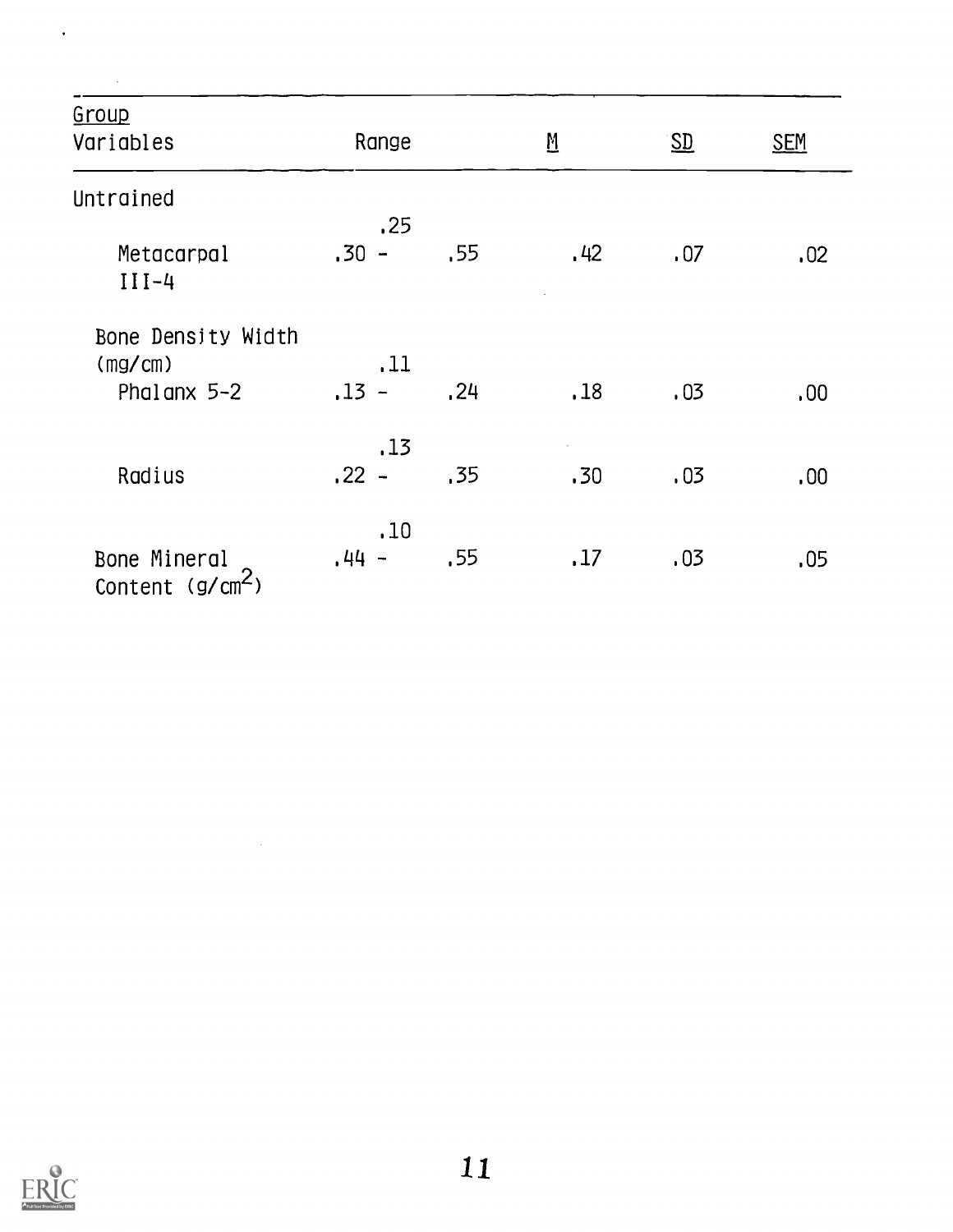$\hat{\mathbf{v}}$ 

## Summary of Multivariate Analysis of Variance

| Source                | $\underline{\mathsf{df}}$ | $\underline{\mathsf{SS}}$ | MSE        | E       | $\overline{p}$ |
|-----------------------|---------------------------|---------------------------|------------|---------|----------------|
| A: Fitness<br>Level   |                           |                           |            |         |                |
| Age                   | $\mathbf{1}$              | 2,02500                   | 2,025      | 3,16    | .0841          |
| Metacarpal<br>$II-4$  | $\mathbf 1$               | .00992                    | ,00992     | 2,08    | .1579          |
| Metacarpal<br>$III-4$ | $\mathbf 1$               | .01640                    | .01640     | 2.92    | .0959          |
| Phalanx 5.2           | 1                         | .00625                    | .00625     | $5.15*$ | $.0294*$       |
| Radius                | $\mathbf 1$               | .00169                    | .00169     | 1.17    | .2865          |
| Mineral               | $\mathbf{1}$              | 1.17306                   | 1,17306    | 37.45*  | $.0000*$       |
| $V02$ Max             | $\mathbf 1$               | 1449.50000                | 1449,50000 | 24.31*  | $.0000*$       |
| B: Sex                |                           |                           |            |         |                |
| Age                   | $\mathbf{1}$              | .62500                    | .62500     | 0.97    | .3303          |
| Metacarpal<br>$II-4$  | 1                         | .00004                    | ,00004     | 0.01    | .9239          |
| Metacarpal<br>$III-4$ | 1                         | .03540                    | .03540     | $6.31*$ | $.0166*$       |
| Phalanx 5.2           | 1                         | .00004                    | ,00004     | 0.03    | .8570          |
| Radius                | 1                         | .00064                    | .00064     | 0.44    | .5098          |
| Mineral               | 1                         | .05402                    | .05402     | 1,72    | .1974          |
| $VO2$ Max             | 1                         | 33,14220                  | 33,14220   | 0.56    | .4608          |

table continues

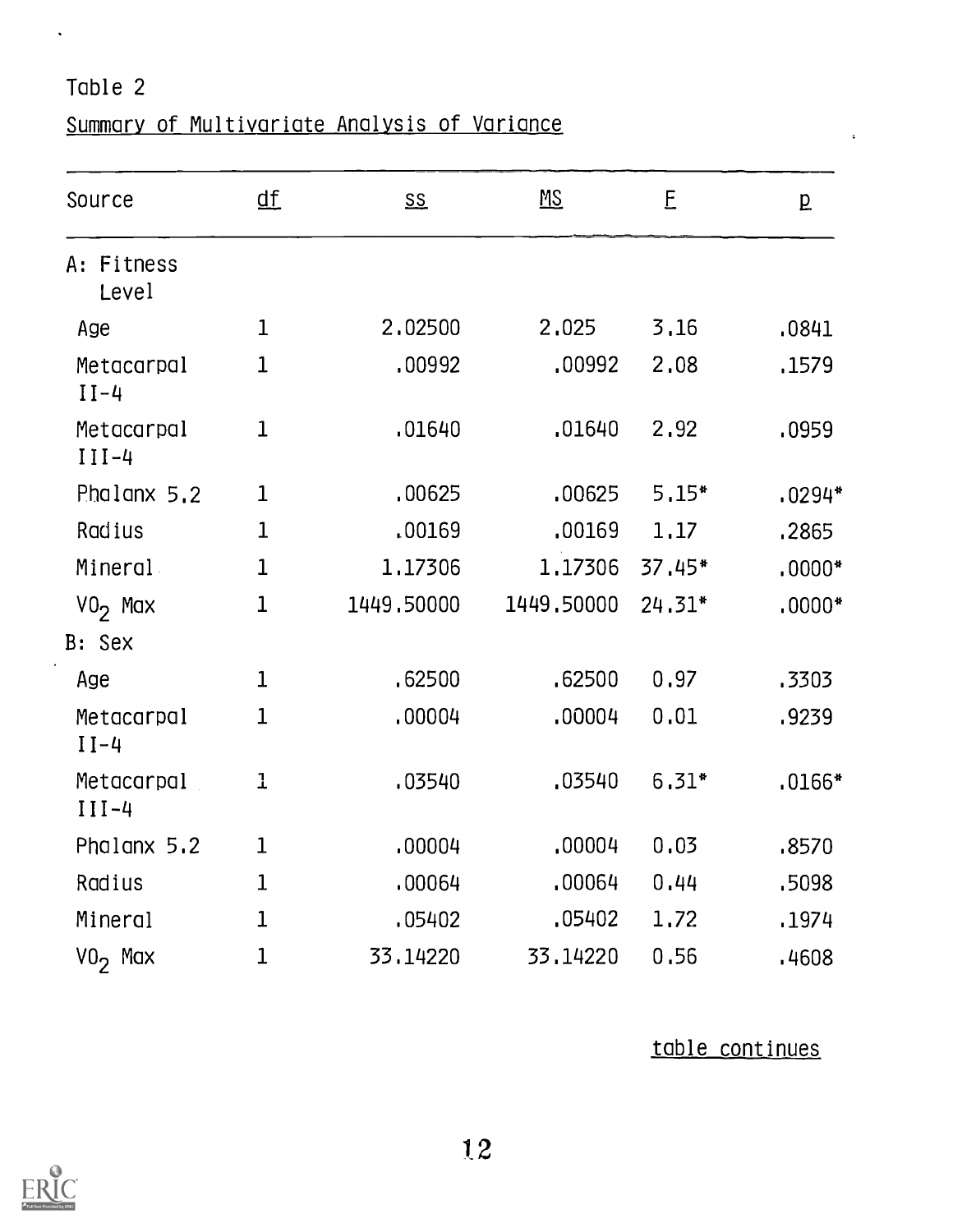| Source                | $\underline{\text{df}}$ | $S_{\text{S}}$ | MS       | E    | p      |
|-----------------------|-------------------------|----------------|----------|------|--------|
| AB: Interaction       |                         |                |          |      |        |
| Age                   | $\mathbf{1}$            | .22500         | .22500   | 0.35 | .5574  |
| Metacarpal<br>$II-4$  | $\mathbf{1}$            | .00246         | .00246   | 0.52 | .4769  |
| Metacarpal<br>$III-4$ | $\mathbf 1$             | .01190         | ,01190   | 2.12 | .1539  |
| Phalanx 5.2           | 1                       | .00025         | .00025   | 0.21 | .6527  |
| Radius                | $\mathbf 1$             | ,00000         | ,00000   | 0.00 | 1,0000 |
| Mineral               | $\mathbf{1}$            | .03782         | .03782   | 1.21 | .2291  |
| $VO2$ Max             | $\mathbf{1}$            | 73.46800       | 73.46800 | 1.23 | .2743  |
| Error                 |                         |                |          |      |        |
| Age                   | 36                      | 23,10000       | .06416   |      |        |
| Metacarpal<br>$II-4$  | 36                      | .17176         | .00477   |      |        |
| Metacarpal<br>$III-4$ | 36                      | .20197         | .00561   |      |        |
| Phalanx 5.2           | 36                      | .04369         | .00121   |      |        |
| Radius                | 36                      | .05197         | .00144   |      |        |
| Mineral               | 36                      | 1,12766        | .03132   |      |        |
| $VO2$ Max             | 36                      | 2146.52410     | 59.62566 |      |        |

 $\hat{\mathcal{A}}$ 

\* F  $.95$  (1.36) > 4.10

 $\ddot{\phantom{0}}$ 

 $\sim$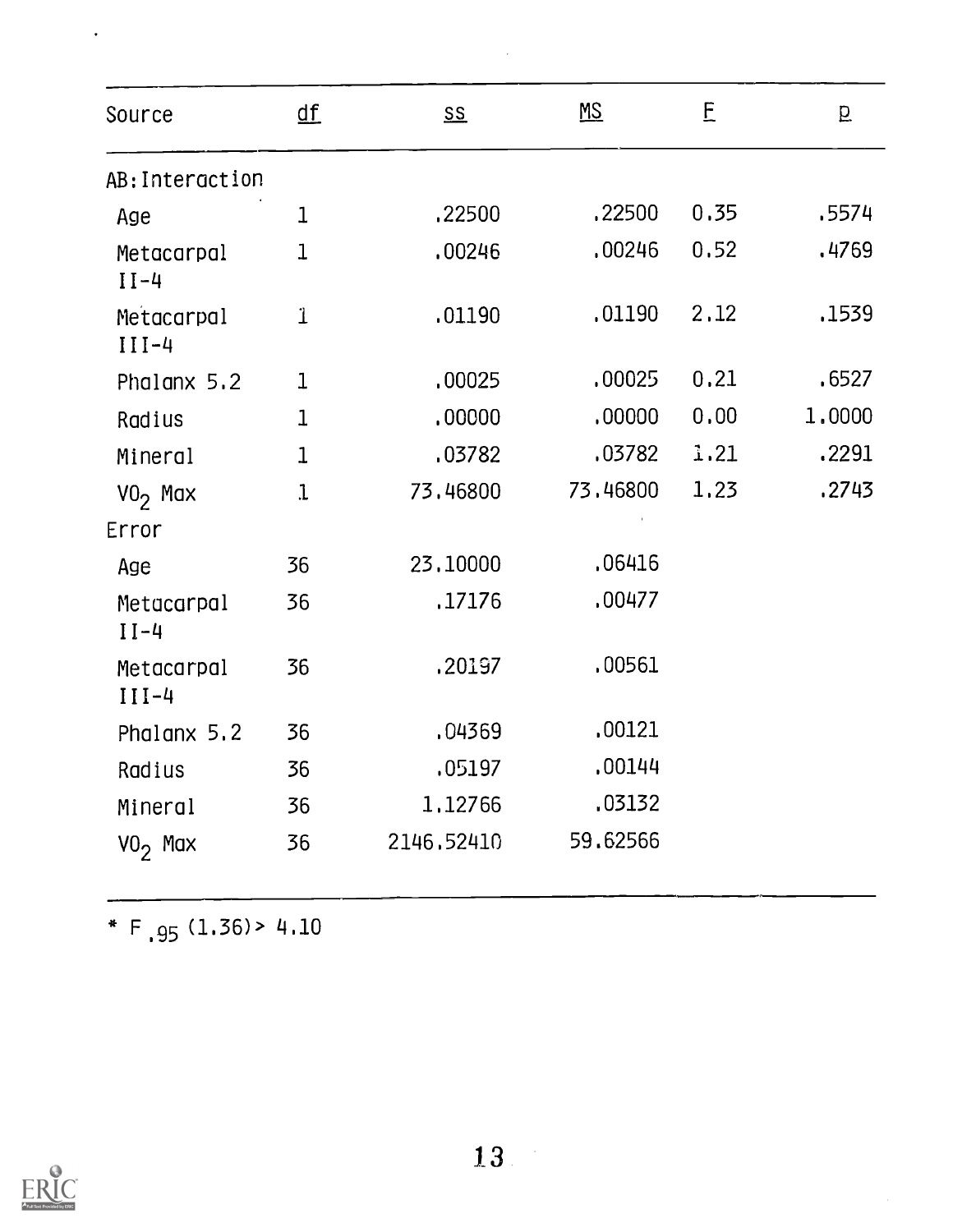$\mathbf{v}^{(i)}$ 

# Description of the Nutrients

| Group<br>Variables | Range                                            | $\mathbf{M}$    | SD                 | <b>SEM</b>  |
|--------------------|--------------------------------------------------|-----------------|--------------------|-------------|
| <b>Runners</b>     |                                                  |                 |                    |             |
| Calcium (mg)       | 1588.0                                           |                 |                    |             |
| Phosphorus (mg)    | 1388.8<br>$567.2 - 1956.0$                       |                 | 1126.0 413.0 119.2 |             |
| Vitamin A (RE)     | 292.0<br>$251.0 - 543.0$ $776.4$ $495.4$ $143.0$ |                 |                    |             |
| Vitamin D (rg)     | , 4<br>8 <sub>1</sub><br>, 4                     | .6 <sub>5</sub> | $\cdot$ 1          | $\cdot$ 4   |
| Protein (g)        | 80.5<br>$28.2 - 108.8$ 63.8                      |                 | 22.8               | 6.6         |
| Kilocalories       | 1912.1<br>$953.9 - 2866.0$                       | 1818.0          |                    | 559.1 161.4 |
| Untrained          |                                                  |                 |                    |             |
| Calcium (mg)       | 2866.5<br>$173.5 - 3040.0$                       | 983.9           | 784.6              | 226.5       |
| Phosphorus (mg)    | 2799.0<br>$163.0 - 2942.0$                       | 1130.0          | 731.7              | 211.2       |
| Vitamin A (RE)     | 445.9<br>$145.7 - 591.6$                         | 710.8           | 553.2              | 159.6       |
| Vitamin D (g)      | $\cdot$ 1<br>$\cdot$ 1<br>$\overline{0}$         | $\cdot$ 1       | $\cdot$ 1          | $\cdot$ 1   |
|                    |                                                  |                 | table continues    |             |



 $\label{eq:2} \mathcal{L}(\mathcal{H}) = \mathcal{L}(\mathcal{H}) \left( \mathcal{L}(\mathcal{H}) \right) \left( \mathcal{H}(\mathcal{H}) \right)$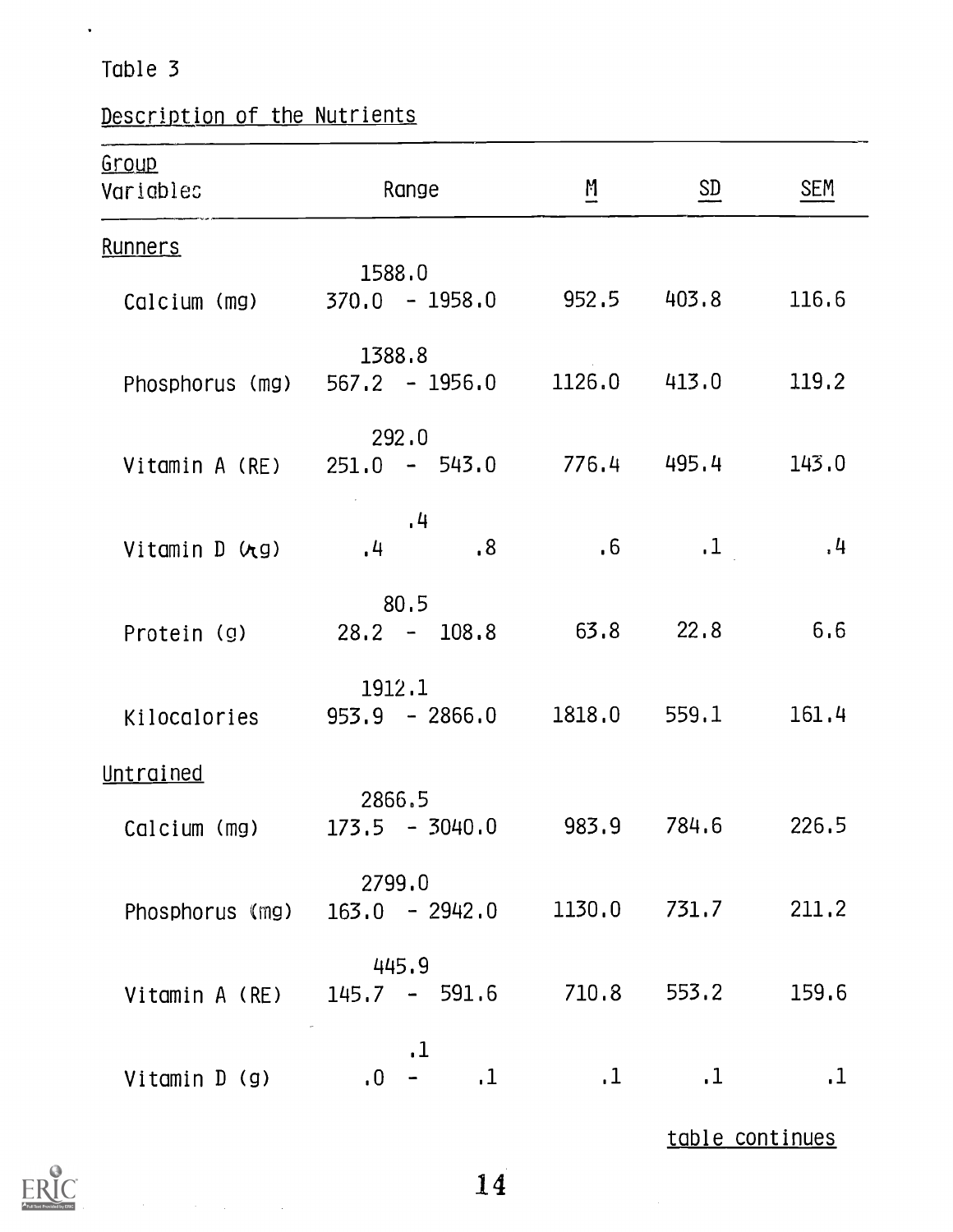| Group<br>Variables | Range                      | <u>M</u> | $\underline{\mathrm{SD}}$ | <b>SEM</b> |
|--------------------|----------------------------|----------|---------------------------|------------|
| Protein (g)        | 42.0<br>$105.0 - 147.0$    | 60.9     | 36.9                      | 10.7       |
| Kilocalories       | 3083.7<br>$475.3 - 3559.0$ | 1759.0   | 831.4                     | 240.0      |

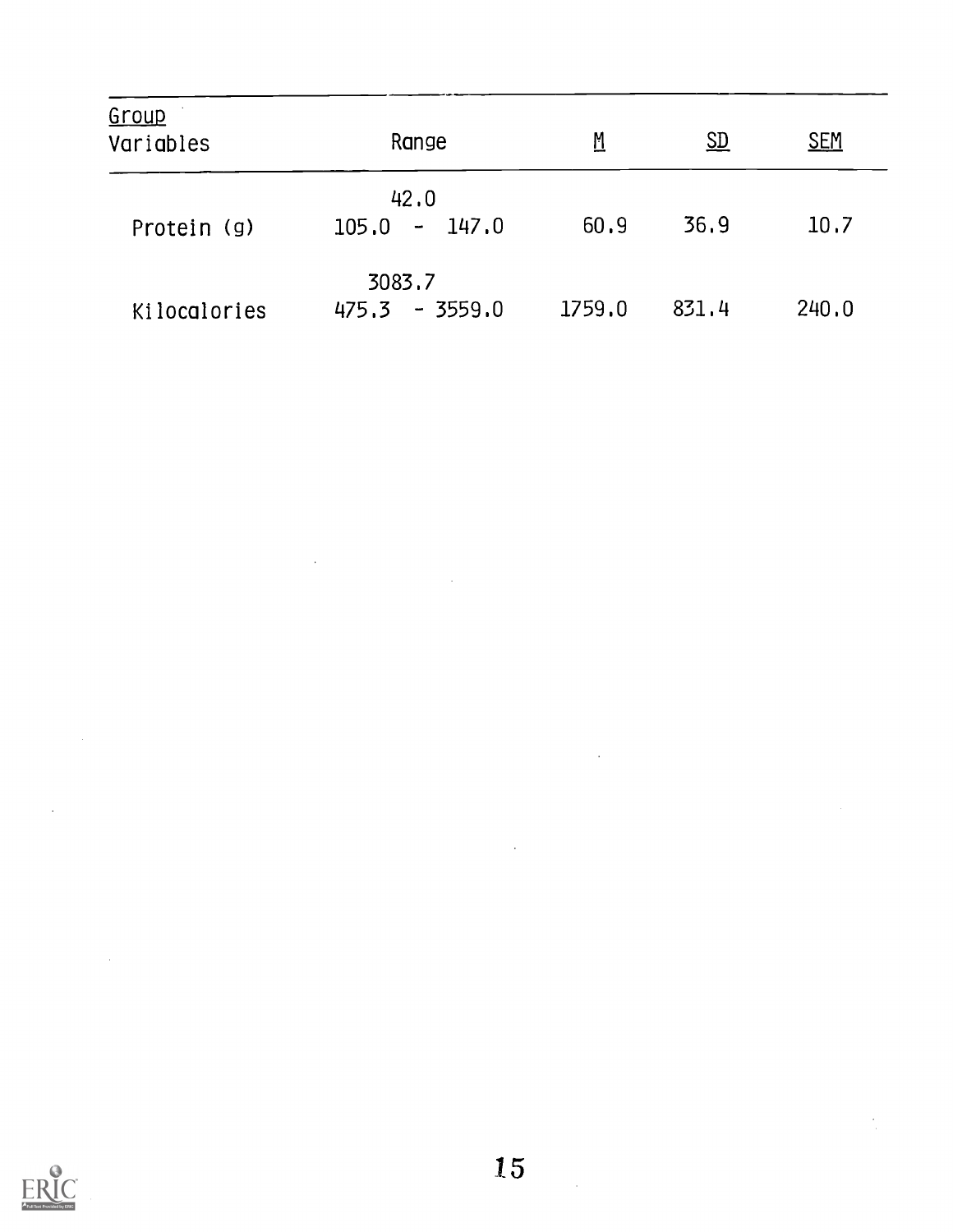# Dietary Recall

| Source        | <u>df</u>    | $\underline{\mathsf{SS}}$ | $\underline{\mathsf{MS}}$ | E    | $\underline{\mathtt{p}}$ |
|---------------|--------------|---------------------------|---------------------------|------|--------------------------|
| Fitness Level |              |                           |                           |      |                          |
| Calcium       | $\mathbf{1}$ | 5899.44                   | 5899.44                   | 0.02 | .9031                    |
| Phosphorus    | 1            | 141.81                    | 141.81                    | 0.00 | .9842                    |
| Vitamin A     | $\mathbf 1$  | 684238,00                 | 684238.00                 | 0.10 | .7556                    |
| Vitamin D     | 1            | 19971.70                  | 19971.70                  | 2,81 | .1076                    |
| Protein       | 1            | 51,07                     | 51.07                     | 0.05 | .8180                    |
| Kilocalories  | $\mathbf{1}$ | 20995.30                  | 20995.30                  | 0.04 | .8398                    |
| <u>Error</u>  |              |                           |                           |      |                          |
| Calcium       | 22           | 8564195.40                | 389281.61                 |      |                          |
| Phosphorus    | 22           | 7764998.10                | 352954.46                 |      |                          |
| Vitamin A     | 22           | 15157482.00               | 6889764.70                |      |                          |
| Vitamin D     | 22           | 156102.96                 | 7095.58                   |      |                          |
| Protein       | 22           | 20709.81                  | 941.35                    |      |                          |
| Kilocalories  | 22           | 11041253.00               | 501875.14                 |      |                          |

 $*F.95 (1.22) > 4.30$ 



 $\ddot{\phantom{0}}$  $\label{eq:2.1} \frac{1}{\sqrt{2\pi}}\frac{1}{\sqrt{2\pi}}\frac{1}{\sqrt{2\pi}}\frac{1}{\sqrt{2\pi}}\frac{1}{\sqrt{2\pi}}\frac{1}{\sqrt{2\pi}}\frac{1}{\sqrt{2\pi}}\frac{1}{\sqrt{2\pi}}\frac{1}{\sqrt{2\pi}}\frac{1}{\sqrt{2\pi}}\frac{1}{\sqrt{2\pi}}\frac{1}{\sqrt{2\pi}}\frac{1}{\sqrt{2\pi}}\frac{1}{\sqrt{2\pi}}\frac{1}{\sqrt{2\pi}}\frac{1}{\sqrt{2\pi}}\frac{1}{\sqrt{2\pi}}\frac{1}{\sqrt$ 

 $\overline{\phantom{a}}$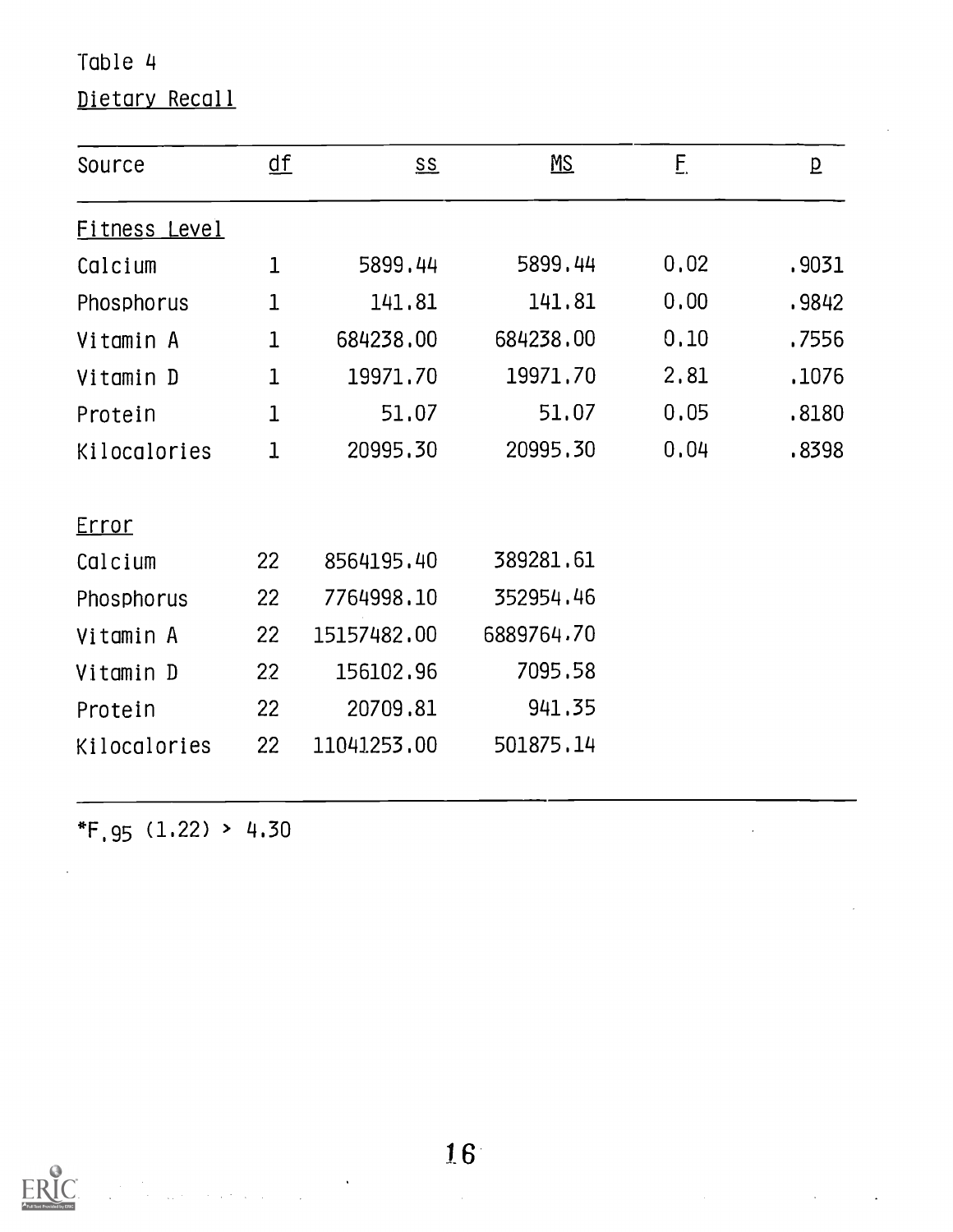#### BIBLIOGRAPHY

- Adams, J. B. (1968). Bone injuries in very young athletes. Clinical Orthopaedics and Related Research, 58, 129-140.
- Allman, F. L. (1966). Competitive sports for boys under fifteen, beneficial or harmful? Journal of Medical Association-Georgia, 55, 464-468.
- American College of Sports Medicine. (1978). Physician statement on the recommended quantity and quality of exercise for developing and maintaining fitness in healthy adults. Indianapolis, Indiana: ACSM.
- Anderson, S. D. & Godfrey, S. (1571). Cardiorespiratory response to treadmill exercise in normal children. Clinical Science, 40, 433-442.
- Andrew, G. M., Becklake, M. R., Guleria, J. S., & Bates, D. V. (1972). Heart and lung functions in swimmers and nonathletes during growth. Journal of Applied Physiology, 32, 245-251.
- Astrand, P. O. & Rodahl, K., (1977). Textbook of work physiology: Physiological bases of exercise. New York: McGraw-Hill.
- Bailey, O. A. (1978). Sport and the child: physiological considerations. In R. A. Magill, M. J. Ash, & F. L. Small (ed). Children in sport: A contemporary anthology. Champaign, Illinois: Human Kinetics.
- Bar-Or, O., Shephard, R. J., & Allen, C. L. (1971). Cardiac output of 10 to 13 year old boys and girls during submaximal exercise. Journal of Applied Physiology, 30, 219-223.
- Bengtsson, E. (1956). The working capacity in normal children, evaluated by submaximal exercise on the bicycle ergometer and compared with adults. Acta Medica Scandanavia, 154, 91-109.
- Benton, J. W. (1982). Epiphyseal fracture in sports. <u>The</u> Physician and Sportsmedicine, 10, 63-71.



17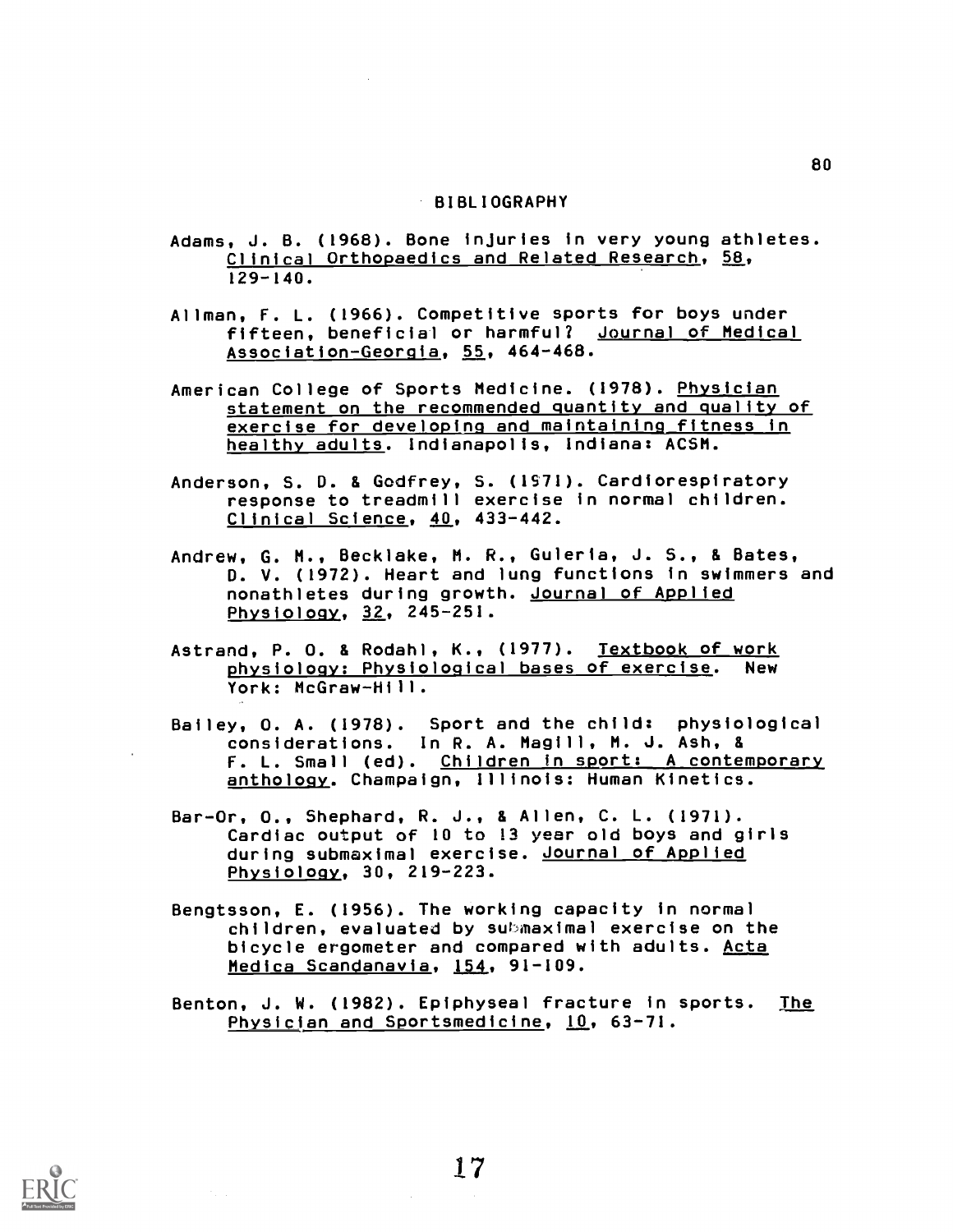- Brooks, G. A. & Fahey, T. D. (1984). Exercise physiology: human bioenergetics and its applications. New York: John Wiley & Sons.
- Brown, C. H., Harrower, J. J., & Deeter, M. F. (1972). The effects of cross-country running on pre-adolescent girls. Medicine and Science in Sports, 4, 1-5.
- Bruce, R. A., Kusumi, F., & Hosmer, D. (1973). Maximal oxygen intake and nomographic assessment of functional aerobic Impairment in cardiovascular disease. American Heart Journal, 85, 546-562.
- Brueck, C. (1979). Caution: children at play. Do little kids belong in marathons? Runner, 1, 60-67.
- Burkhart, S. S., & Peterson, H. A. (1979). Fractures of the proximal tibial epiphysis. Journal\_ of Bone Joint Surgery, 61, 996-1002.
- Caine, D. J., & Lindner, K. J. (1984). Growth-plate injury: a threat to young distance runners? The Physician and Sportsmedicine, 12, 118-124.
- Cameron, J. R. & Sorenson, J. (1963). Measurement of bone mineral in vivo: an improved method. Science, 142. 230-232.
- Chausow, S. A., Finer, W. F., & Boileau, R. A. (1984). Metabolic and cardiovascular responses of children during prolonged physical activity. Research Quarterly, 55, 1-7.
- Corbin, C. B., Dowell, L. J., Lindsey, R., & Tolson, H. (1981). Concepts in physical education. Dubuque, Iowa: William C. Brown.
- Cunningham, D. A., Paterson, D. H., & Blimkie, C. J. R. (1984). The development of the cardiorespiratory system with growth and physical activity. In: Advances in pediatric sport sciences I. biological issues, R. A. Boileau (ed). Champaign, Illinois: Human Kinetics Publishers, Inc.
- Food & Nutrition Board (1980). Recommended dietary allowances, 9th ed. Washington: National Academy of Sciences, National Research Council.

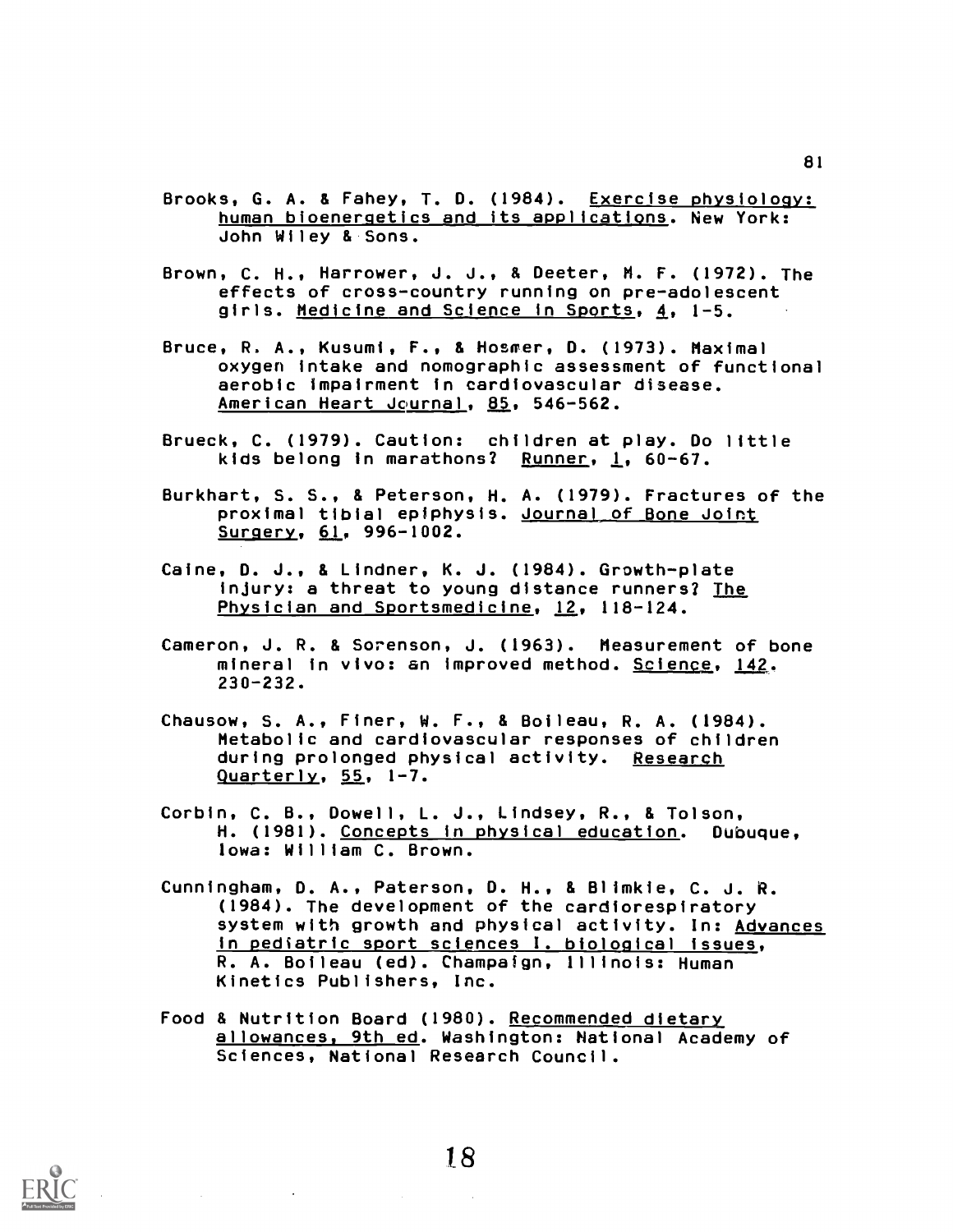- Freedson, P. S., Gilliam, T. B., Sady, S. P., & Katch, V. L. (1981). Transient VO<sub>2</sub> characteristics of children at the onset of steady-rate exercise. Research Quarterly For Exercise and Sport, 52, 167-173.
- Gibbins, J. A., Cunningham, D. A., Shaw, D. B., & Bynon, R. B. (1972). The effect of swimming training on selected aspects of the pulmonary function of young girls - a preliminary report. In Taylor, A. W. (ed). Training: scientific basis and application, Springfield: Charles C. Thomas.
- Goldsmith, N. F., Johnston, M. D., Ury, H., Vose, G. & Colbert, C. (1971). Bone-mineral estimation in normal and osteoporotic women. The Journal of Bone and Joint Surgery, 53-A, 83-100.
- Guthrie, H. A. (1983). Introductory nutrition. St. Louis: C. V. Mosby Company.
- Hamill, P. V. V., Drizd, T. A., Johnson, C. L., Reed, R. B., Roche, A. F., Moore, W. M. (1979). Physical growth: National Center for Health Statistics percentiles. American Journal of Clinical Nutrition, 32, 607-629.
- Harrison, R. A. (1978). Composition of bone. The Journal of Bone and Joint Surgery, 78, 44-50.
- Heyward, V. H. (1984). Designs for fitness: A guide to physical fttness appraisal and exercise prescription. Minnesota: Burgess.
- Illev, I. B. (1978). Maximal aerobic power in girls and boys aged 9 to 16 years who participate regularly in sport. In R. J. Shephard & H. Lavellee (eds), Physical fitness assessment. Springfield: Charles C. Thomas.
- 19681tsky, M. F. (1962). Effects on diameter of bones. Medical Tribune, 3, 22-34.
- **Kaiuger, G. & Kaluger, M. F. (1984). Human development:** the span of life. St. Louis: Times Mirror/Mosby.
- Keeney, M. (1981). Kids are natural runners. Running Times, 50, 22-28.



19

82

الدامعات

 $\mathbf{C}$  and  $\mathbf{C}$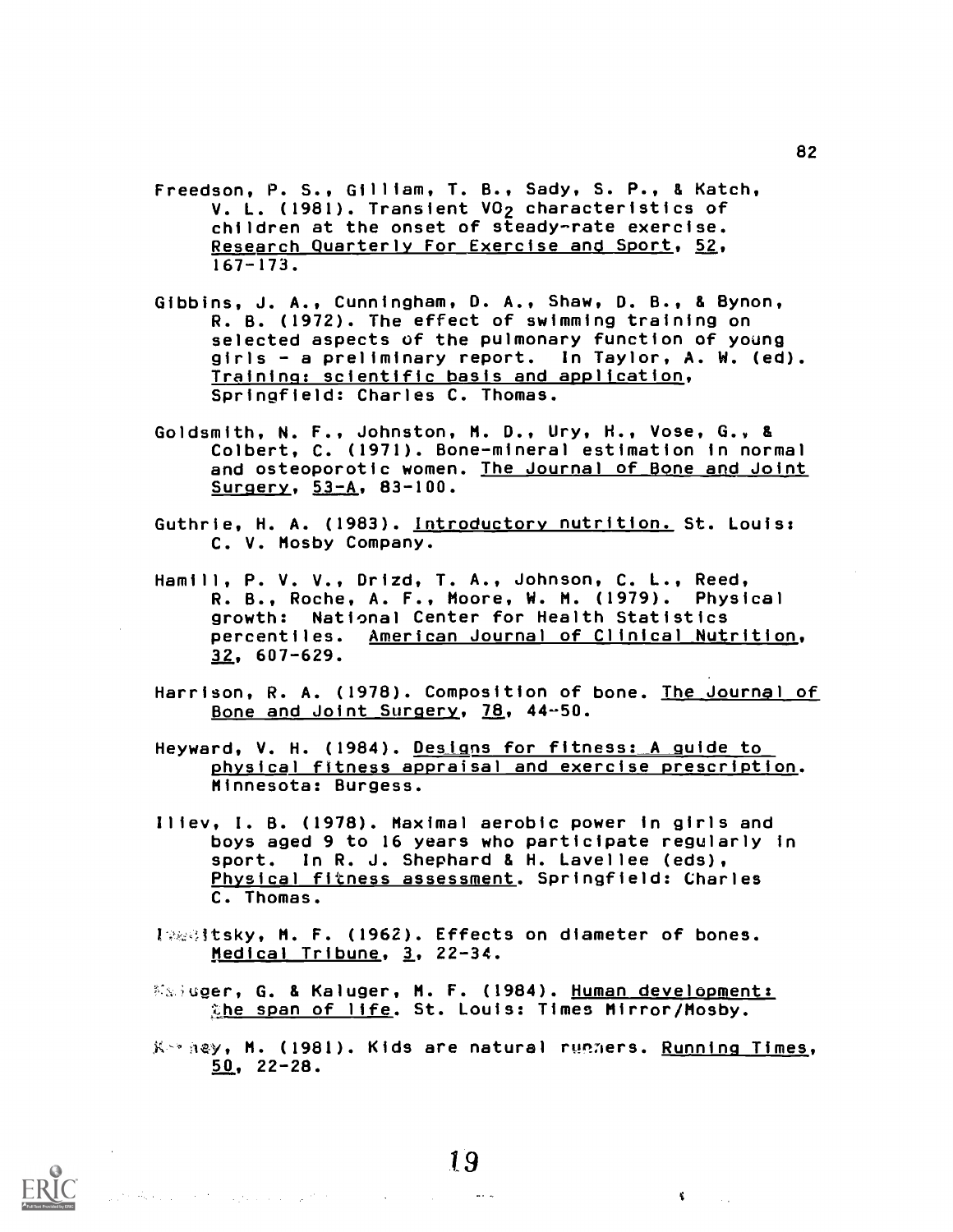Krause, M. V. & Mahon, L. K. (1984). Food, nutrition and diet therapy. Philadelphia: W. B. Saunders.

- Larson, R. L. (1973). Physical activity and the growth and development of bone and joint structures. In Rarick, G. L. (ed). Physical activity: human growth and development. New York: Academic Press.
- Larson, <sup>p</sup> L. & McMahan, R. O. (1966). The epiphyses and Idhood athlete. Journal of American Medical 幸長! ation, 196, 99-104.
- Lopez, R. & Pruett, D. M. (1982). The child runner. Journal of Physical Education, Recreation, and Dance, 4, 78-81.
- Mack, P. B., Brown, W. N., Trapp, H. D. (1949). The quantitative evaluation of bone density. The American Journal of Roentgenology and Radium Therapy, 61, 808-825.
- Mazess, R. B. & Cameron, J. R. (1972). Growth of bone in school children: comparison of radiographic morphometry and photon absorptiometry. Growth, 36, 77-92.
- Maroteaux, P. (1979). Bone diseases of children. Philadelpia: J. B. Lippincott Co.
- Oeser, H. & Krokowski, E. (1963). Quantitative analysis of inorganic substances in the body: A method using x-rays of different qualities. American Journal of Roentgenology and Radium Therapy, 36, 274-279.
- Peterson, C. A. & Peterson, H. A. (1972). Analysis of the incidence of injuries to the epiphyseal growth plate. Journal of Trauma, 12, 275-2E1.
- Rarick, G. L. (1974). Exercise and growth. In B. Johnson (ed), Science and sports. New York: Harper & Row.
- Rowland, T. W. (1985). Aerobic response to endurance training in prepubescent children: A critical analysis. Medicine and Sciences in Sports and Exercise, 17, 493-497.
- Salter, R. B. & Harris, W. R. (1963). Epiphyseal-plate injuries. Journal of Bone Joint Surgery, 45, 587-621.



 $20\,$  and the second contribution of the second contribution  $\sim$